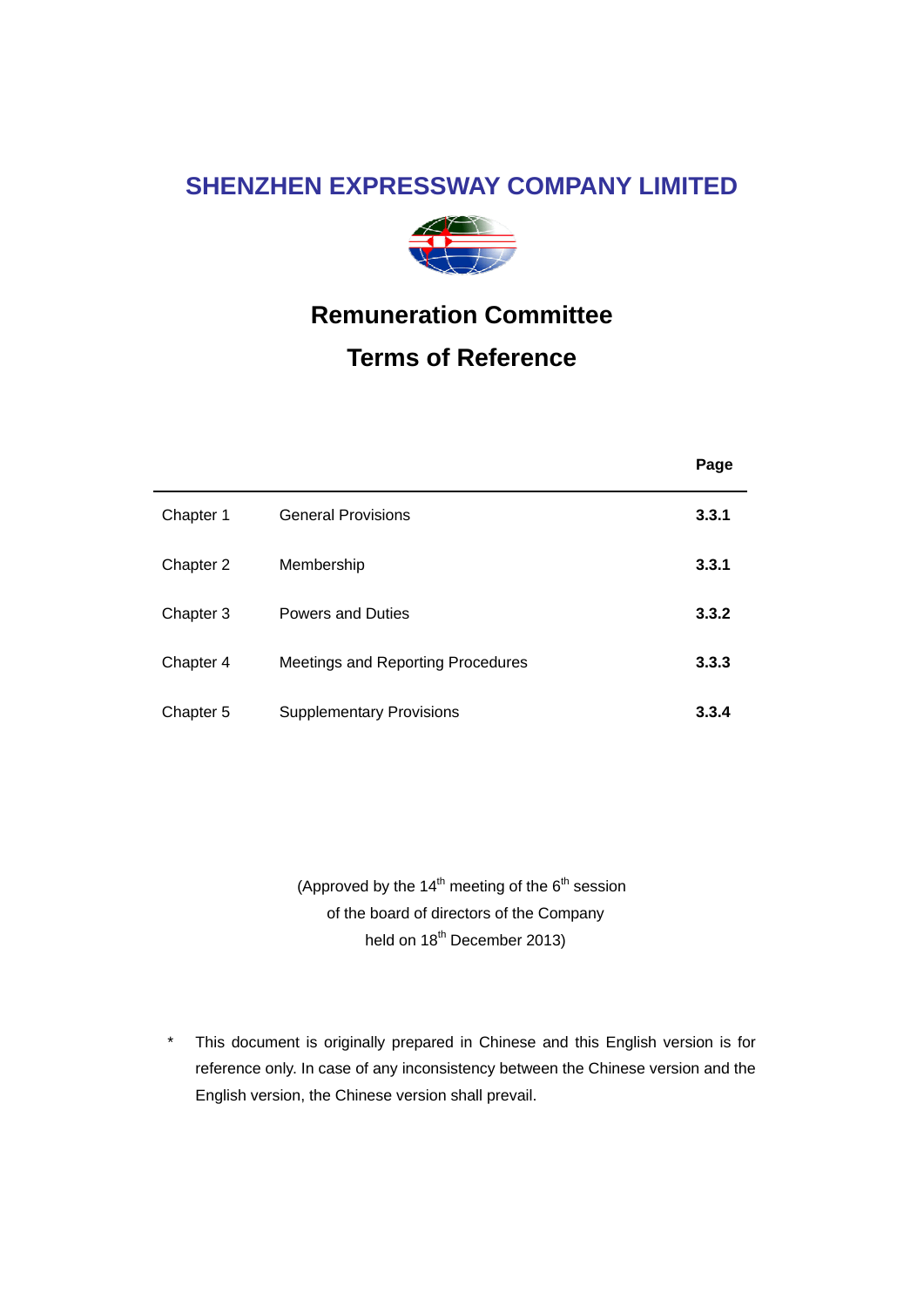#### **Chapter 1 General Provisions**

- Article 1 In order to better perform its duties and improve efficiency of its procedures, the board (the "Board") of directors of Shenzhen Expressway Company Limited (the "Company") shall establish a remuneration committee (the "Committee") thereunder, mainly responsible for examination and formation of the remuneration policy and incentive programme of the Company, formation of the appraisal standard of the directors and senior management of the Company and conducting their appraisal.
- Article 2 The Committee shall be a specialised committee under the Board and a non-permanent organisation accountable to the Board.
- Article 3 The terms of reference of the Committee (the "Terms of Reference") shall provide a clear statement of the scope of powers and duties of the Committee and shall be an important guidance and basis for the work of the Committee.
- Article 4 The Committee shall exercise its powers granted by the Board in accordance with this Terms of Reference to perform its duties, to report and make recommendations to the Board, and to assist the Board to complete its relevant duties, so as to increase the Board's efficiency, reporting quality, transparency and objectivity.

#### **Chapter 2 Membership**

- Article 5 The Committee shall comprise of three to five members with one committee chairman. The chairman and members of the committee shall be appointed by the Board, comprising a majority of independent directors and chaired by an independent director.
- Article 6 The Committee shall appoint a secretary to assist communications and coordination between the Committee and the Board, other specialised committees and the relevant departments of the Company, and to assist the Committee to obtain information necessary for its performance of duties.
- Article 7 The term of a Committee member shall be three years and he or she shall change term regularly. As far as possible, the term of a Committee member shall be the same as his or her term of director of the Company.
- Article 8 Appropriate remuneration shall be paid to the Committee member so as to reflect the time commitment and responsibilities of the respective Committee member. The Company shall enter into written contract with the Committee member regarding his remuneration subject to the approval by shareholders' meeting.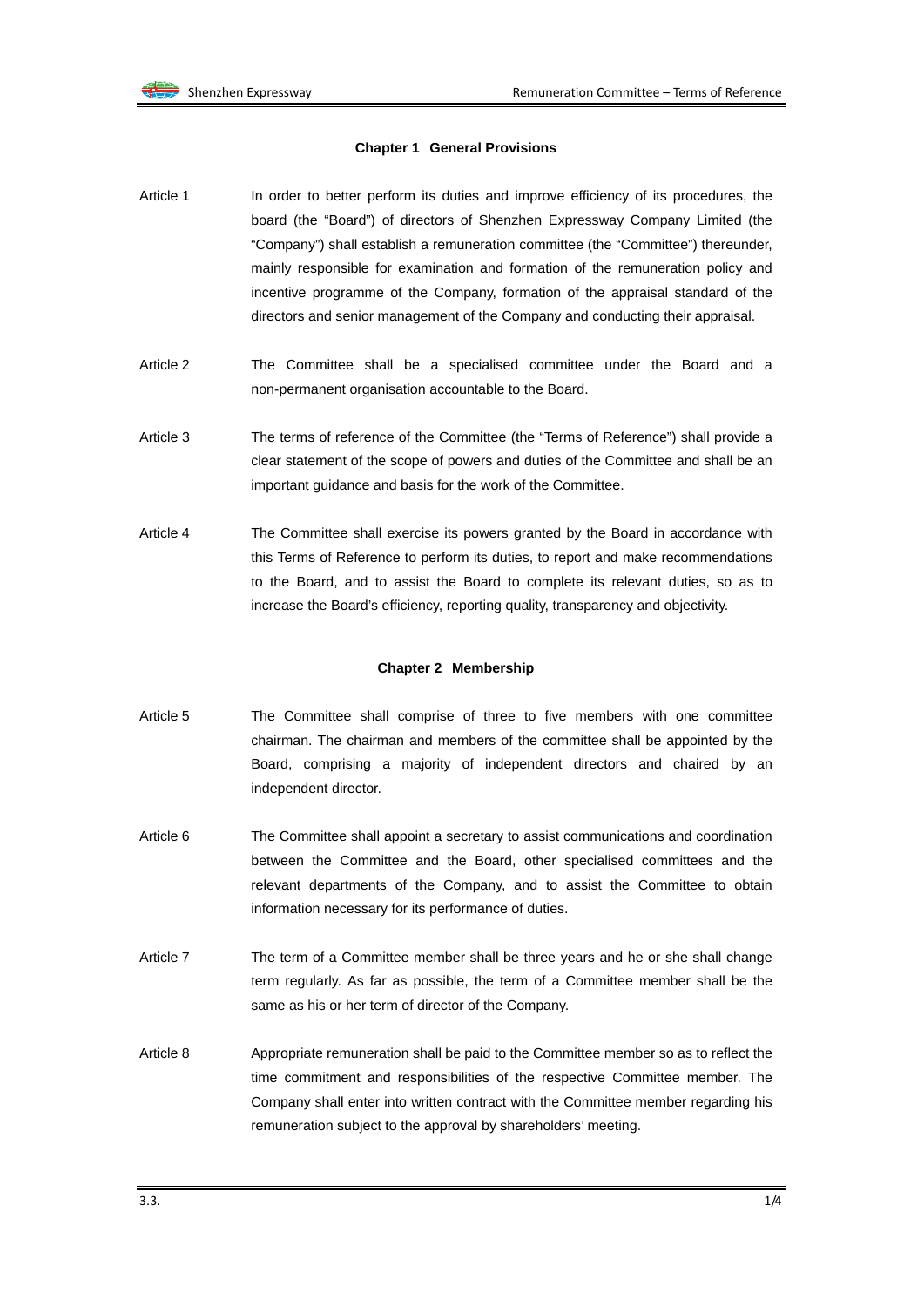#### **Chapter 3 Powers and Duties**

- Article 9 The Committee shall be authorised by the Board to exercise its powers under this Terms of Reference. The Committee shall be accountable to the Board but shall not enjoy exclusive powers, and it shall not replace the Board in exercising its decision and management powers unless duly authorised.
- Article 10 The Committee may perform its duties of monitoring and implementation of specific matters through the secretary of the Committee or departments such as the secretariat to the Board and human resources department. During the performance of its duties or conducting any investigations within its scope of powers and in accordance with the authorisation by the Board, the Committee shall have power to obtain relevant information and to engage or invite any professionals or organisations with relevant experience and expertise to act as its consultants for relevant issues, and the costs reasonably incurred shall be borne by the Company.
- Article 11 The scope of powers of the Committee shall mainly include:
	- 1. providing guidance on the formation, review and amendment of the Company's overall remuneration policy and remuneration system;
	- 2. making recommendations to the Board on the Company's policy and structure for all directors' and senior management remuneration and on the establishment of a formal and transparent procedure for developing remuneration policy;
	- 3. reviewing and approving the management's remuneration proposals with reference to the Board's corporate goals and objectives;
	- 4. determining the remuneration packages of the directors and senior management of the Company according to the market standard and the actual situation of the Company. The said remuneration package should include benefits in kind, pension rights and compensation payments, including any compensation payable for loss or termination of their office or appointment;
	- 5. making recommendations to the Board on the remuneration of non-executive directors;
	- 6. appraisal of the performance of the directors and senior management of the Company, and making recommendations on their rewards and penalties according to their performance;
	- 7. formation, implementation and management of the Company's share option scheme or similar mid to long term plan;
	- 8. reviewing and approving compensation payable to directors and senior management of the Company for any loss or termination of office or appointment (regardless of any reasons, including dismissal or removal of directors for misconduct) , or compensation arrangements relating to the aforesaid, to ensure that they are consistent with contractual terms and are otherwise reasonable and appropriate, or fair and not excessive (as the case may be);
	- 9. ensuring no director, senior management or any of their associates is involved in deciding his own remuneration; and
	- 10. performing other duties as required by the applicable regulatory rules and the **Board**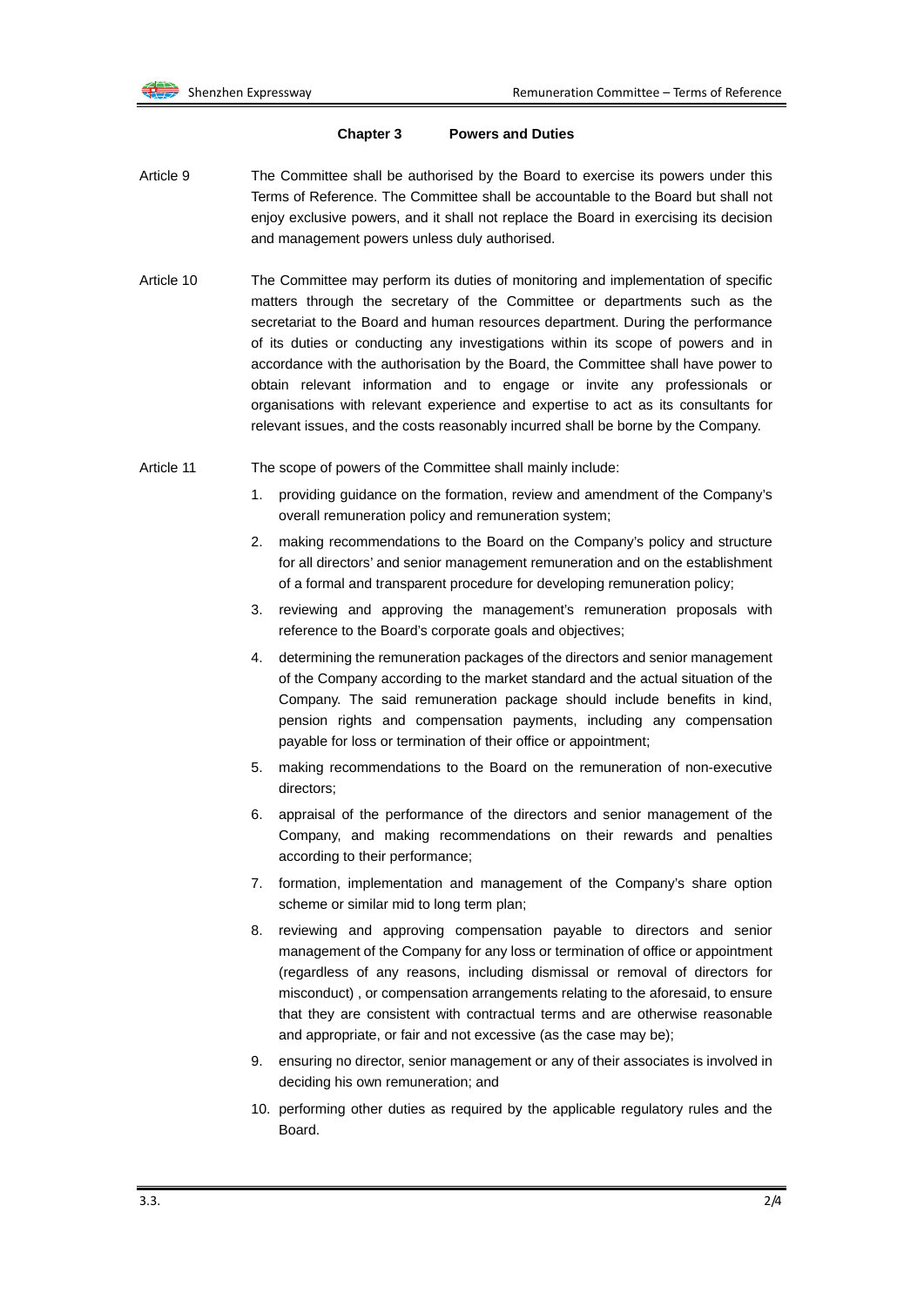While evaluating or making recommendations on remuneration, the Committee shall consider salaries paid by comparable companies, time commitment and responsibilities, and employment conditions elsewhere in the Company. The Committee shall consult the chairman of the Board and/or the Company's president about their remuneration proposals for other executive directors.

- Article 12 The Committee shall, in accordance with the authorisation by the Board, formulate remuneration proposal and report on the appraisal of the Company's directors and senior management for submission to and approval by the Board and/or the shareholders' meeting.
- Article 13 The Committee shall regularly review, update or accept amendments on this Terms of Reference in order to promptly reflect the development and changes of the Company. Such amendments must be approved by the Board.

#### **Chapter 4 Meetings and Reporting Procedures**

- Article 14 The Committee shall hold at least one meeting annually. Meetings shall be called and presided by the chairman of the Committee, and shall be called by notice of not less than five days to all members of the Committee.
- Article 15 The chairman of the Committee shall be responsible for preparing the meeting agenda and delegating the relevant staff to prepare the information required. Such meeting materials shall be distributed to the members of the Committee three days before the meeting.
- Article 16 The meeting of the Committee shall only be held with the attendance of more than half of its members. Resolutions of a meeting must be passed by a simple majority of all the members.

A member who is unable to attend the meeting in person due to certain reasons may appoint in writing other member to attend the meeting on his/her behalf. The power of attorney should contain the reasons of absence, the name of proxy, the detail opinion of the consignor, and signed or sealed by the consignor. A member shall not appoint other member to attend the meeting on his/her behalf if he/she has not expressed his/her opinion. Each member can only be appointed by one member in each meeting.

A meeting can be held by way of communication in writing upon agreed by all members of the Committee. A member expresses opinion in relation to the relevant agenda by way of writing shall be deemed as attending the meeting.

Article 17 **According to the matter under discussion, the Committee may invite other members** of the Board, professionals, consultancy agencies or senior management of the Company to attend meetings.